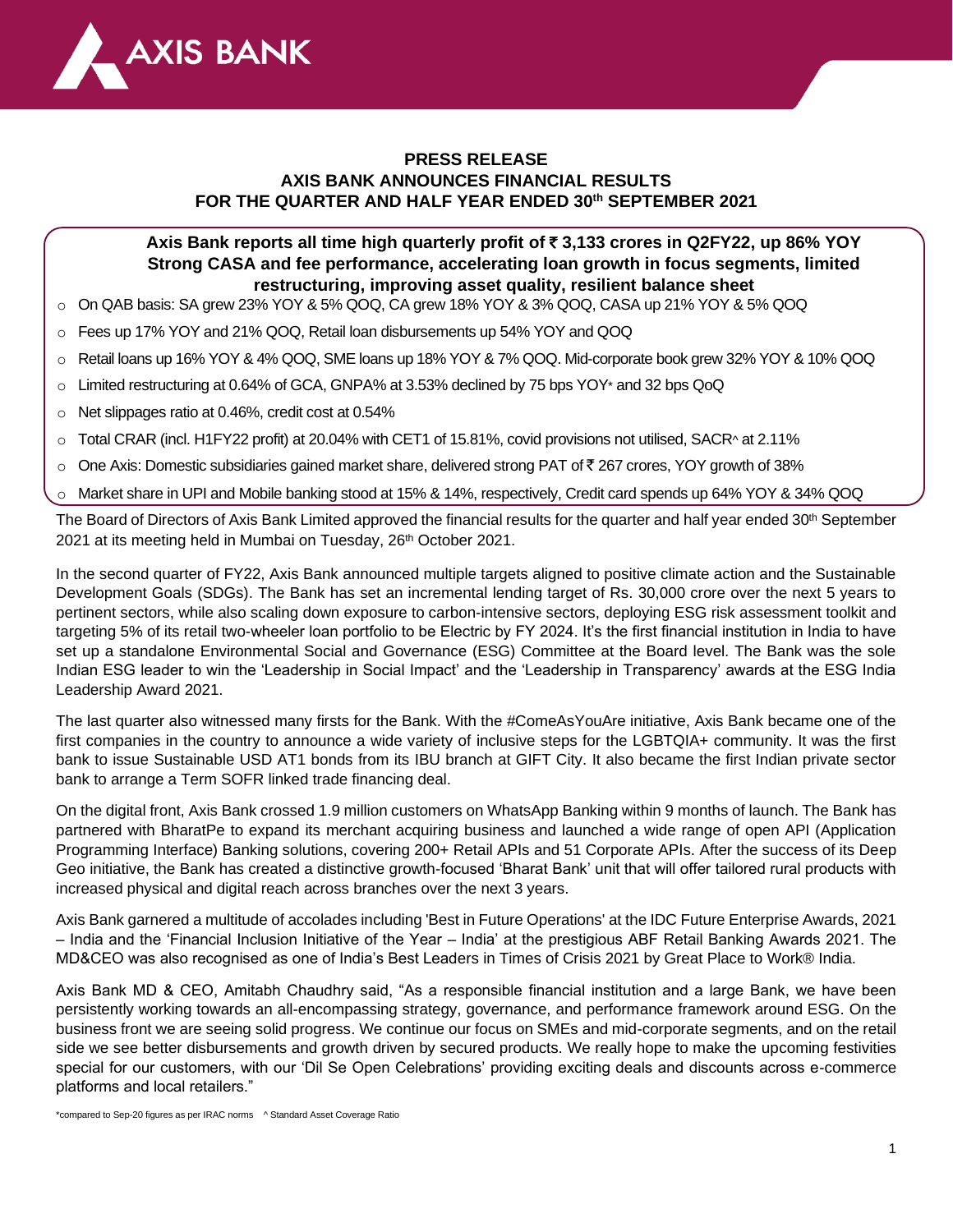

## **Performance at a Glance**

### • **Strong growth in stable and granular CASA deposits**

- New liability relationships added in Q2FY22 stood at 2.3 million, highest ever in a quarter
- o Deposits on QAB<sup>1</sup> basis grew by **18%** YOY & **4%** QOQ, CASA ratio stood at 42%, up 201 bps YOY
- o On QAB basis, Retail term deposits grew **11%** YOY and **3%** QOQ

### • **Loan book growth of 10% YOY driven by focused business segments**

- o Retail loans grew **16%** YOY and **4%** QOQ, ~ 80**%** of the book is secured
- o SME loans grew **18%** YOY and **7%** QOQ, Mid-corporate loan book grew **32%** YOY and **10%** QOQ
- o **93%** of incremental sanctions in corporate were to those rated A- and above

## • **Net profit at** `**3,133 crores, up 86% YOY, Fee grew 17% YOY,**

- o NII grew **8%** YOY, NIM\* stood at **3.39%**
- o Fee income grew **17%** YOY and **21%** QOQ, granular fee constituted **90%** of overall fees
- o Retail fee grew **19%** YOY and **23%** QOQ; and constituted **63%** of the overall fees

## • **Retain strong position in Digital Banking and Payments**

- o More than **half a million** credit cards acquired in Q2FY22, highest in last 10 quarters.
- o Customers acquired on Freecharge platform for Buy Now Pay later product were up **14x** QOQ
- $\circ$  On WhatsApp banking, the Bank has on boarded over 1.9 million customers within nine months of launch

## • **Well capitalized with adequate liquidity buffers**

- o Overall capital adequacy ratio (CAR) including profit for H1FY22 stood at **20.04%** with CET 1 ratio of **15.81%**
- o COVID provisions of ` **5,012** crore, not in CAR calculation provides additional cushion of **67** bps
- o Average LCR<sup>2</sup> during Q2FY22 around **120%**, excess SLR<sup>3</sup> of `**85,580** crores

### • **Limited restructuring, dominantly secured, high provision buffers**

- o Provision on restructured book of `1,533 crores, coverage improved from 23% at Q1 FY22 to **24%**
- o Net slippages ratio at **0.46%**, `707 crores down by **82%** as compared to Q1 FY 22
- o NNPA at **1.08%** decreased by **12** bps QOQ and increased by **5** bps YOY<sup>5</sup>
- $\circ$  On an aggregated basis (specific+ standard+ additional + Covid), our coverage ratio stands at 124%
- **Bank's domestic subsidiaries deliver strong performance, annualized profit closer to ~** `**1,025 crore**
	- o Cumulative H1FY22 PAT<sup>4</sup> at `513 crores, up **61%** YOY
	- o Axis AMC's H1FY22 PAT grew **60%** YOY to `147 crores, AAUM growth of **52%** YOY
	- o Axis Finance H1FY22 PAT grew **84%** to `138 crores; asset quality remains stable, with near zero restructuring
	- o Axis Capital H1FY22 PAT stood at `98 crores, up **72%** YOY.
	- o Axis Securities H1FY22 PAT at `117 crores, was up **59%** YOY

\*Net Interest Margin

 $1$  QAB – Quarterly Average Balance,  $2$  LCR – Liquidity Coverage Ratio,  $3$  Statutory Liquidity ratio

<sup>4</sup> Figures of subsidiaries are as per Indian GAAP, as used for consolidated financial statements of the Group

<sup>5</sup> compared to Sep-20 figures as per IRAC norms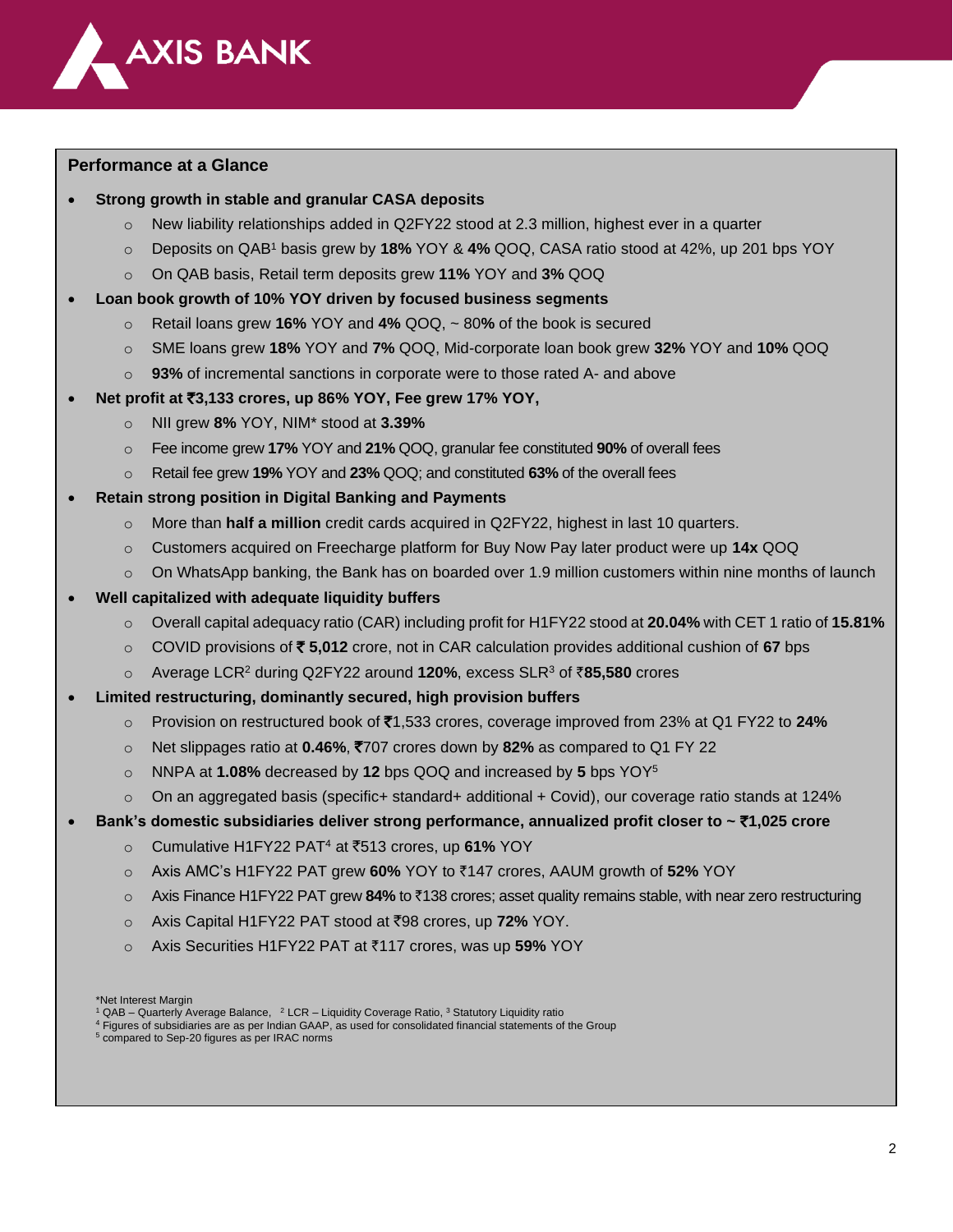

## **Profit & Loss Account: Period ended 30 th September 2021**

## **Operating Profit and Net Profit**

The Bank's operating profit for the quarter was  $\bar{c}5,928$  crores while the core operating profit was  $\bar{c}5,456$  crores. Net profit grew 86% from ₹1,683 crores in Q2FY21 to ₹3,133 crores in Q2FY22.

## **Net Interest Income and Net Interest Margin**

The Bank's Net Interest Income (NII) grew 8% YOY to ₹7,900 crores from ₹7,326 crores in Q2FY21. Net interest margin (NIM) for Q2FY22 stood at 3.39%.

### **Other Income**

Fee income for Q2FY22 grew 17% YOY and 21% QOQ to ₹3,231 crores. Retail fees grew 19% YOY and 23% QOQ; and constituted 63% of the Bank's total fee income. The corporate & commercial banking fee grew 15% YOY and 18% QOQ. The trading profits and miscellaneous income for the quarter stood at  $*473$  crores and  $*95$  crores respectively. Overall, noninterest income (comprising of fee, trading profit and miscellaneous income) for Q2FY22 stood at  $\bar{\tau}3,798$  crores, up 6% YOY and 13% QOQ.

## **Provisions and contingencies**

Specific loan loss provisions for Q2FY22 were  $\overline{z}927$  crores compared to  $\overline{z}2,865$  crores in Q1FY22.

The Bank has not utilized Covid provisions during the quarter. The Bank holds cumulative provisions (standard + additional other than NPA) of  $\overline{12,951}$  crores at the end of Q2FY22. It is pertinent to note that this is over and above the NPA provisioning included in our PCR calculations. These cumulative provisions translate to a standard asset coverage of 2.11% as on 30<sup>th</sup> September, 2021. On an aggregated basis, our provision coverage ratio (including specific + standard + additional + Covid provisions) stands at 124% of GNPA as on 30<sup>th</sup> September, 2021.

Credit cost for the quarter ended 30th September 2021 was 0.54% as compared to 1.70% in Q1FY22.

## **H1FY22 Financial Performance:**

Net Interest Income for H1FY22 grew 9% YoY to ₹15,661 crores from ₹14,311 crores. Fee income grew 34% YOY to ₹5,899 crores. Core operating profit grew by 2% to ₹11,064 crores from ₹10,877 crores in H1FY21. Total provisions for H1FY21 stood at  $\overline{5,037}$  crores, down 40% over the same period last fiscal. Net Profit for H1FY22 grew 89% to  $\overline{5,293}$  crores from ₹2.795 crores in H1FY21.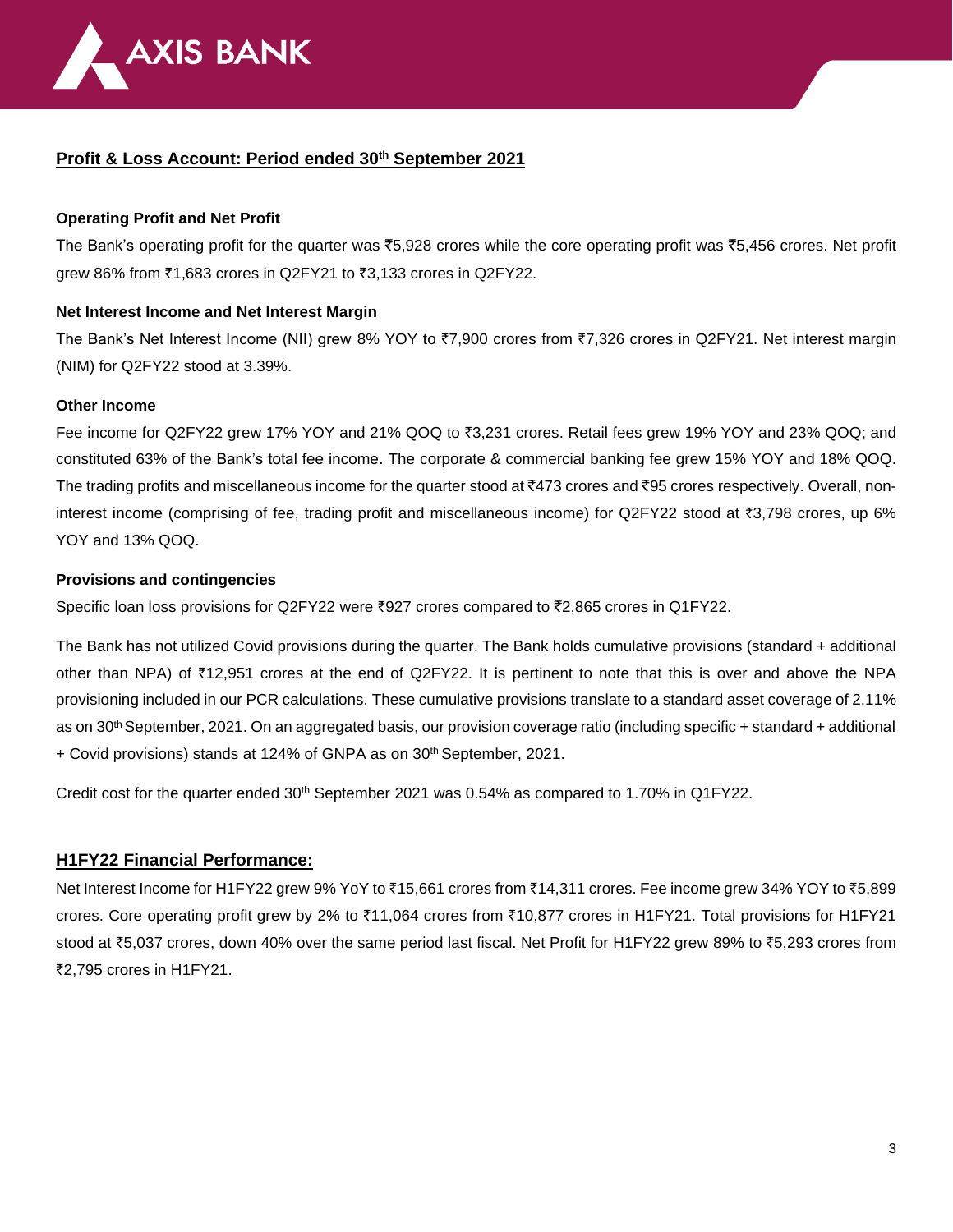

## **Balance Sheet: As on 30 th September 2021**

The Bank's balance sheet grew 17% YOY and stood at ₹10,50,738 crores as on 30<sup>th</sup> September 2021. The total deposits grew by 18% YOY, both on period end basis and quarterly average balance (QAB) basis. On QAB basis, Savings account deposits grew 23% YOY and 5% QOQ, current account deposits grew 18% YOY and 3% QOQ; and retail term deposits (RTD) grew 11% YOY and 3% QOQ. On QAB basis, CASA and RTD deposits put together grew 16% YOY and 4% QOQ. On QAB basis, the share of CASA plus RTD deposits in total deposits stood at 83% as of 30<sup>th</sup> September 2021.

The Bank's advances grew 10% YOY to  $\bar{e}$ 6,21,719 crores as on 30<sup>th</sup> September 2021. The Bank's loan to deposit ratio stood at 84%. Retail loans grew 16% YOY and 4% QOQ to  $\bar{z}3,45,603$  crores and accounted for 56% of the net advances of the Bank. The share of secured retail loans was ~80%, with home loans comprising 37% of the retail book. Disbursements in Retail segment were up 54% both YOY and QOQ. SME loan book grew 18% YOY and 7% QOQ to `62,471 crores. 96% of the SME book is secured with predominantly working capital financing, and is well diversified across geographies and sectors. Corporate loan book stood at to ₹2,13,645 crores. 86% of corporate book is now rated A- and above with 93% of incremental sanctions in Q2FY22 being to corporates rated A- and above.

The book value of the Bank's Investments portfolio as on 30<sup>th</sup> September 2021, was ₹2,49,816 crores, of which ₹2,04,931 crores were in government securities, while  $\text{\textdegree{38}},642$  crores were invested in corporate bonds and  $\text{\textdegree{6}},243$  crores in other securities such as equities, mutual funds, etc. Out of these, 73% are in held till maturity (HTM) category, while 24% of investments are available for sale (AFS) and 3% are in held for trading (HFT) category.

### **Digital**

Axis Bank continues to remain among the top players in the Retail Digital banking space.

- **147**% YOY growth in total UPI transaction value in Q2FY22. Market share in UPI transactions at **15%**
- **91%** Share of digital transactions in the Bank's total financial transactions by individual customers in Q2FY22
- **71**% SA accounts opened through tab banking
- **69**% YOY growth in mobile banking transaction volumes in Q2FY22, with market share of 14%
- **67%** Retail term deposits (by volume) opened digitally in H1FY22
- **48**% New mutual fund SIPs sourced through digital channels in H1FY22

The Bank's focus remains on reimagining end-end journeys, transforming the core and becoming a partner of choice for ecosystems. The Bank has taken a cloud-first approach for its digital banking platform having deployed all new customer facing applications on cloud platform since last year. Along with Freecharge, the Bank scaled up engagements for its 'Buy Now Pay Later' product with 14x QOQ growth in number of customers acquired during the quarter. On WhatsApp banking, the Bank now has over 1.9 million customers on board within nine months of launch.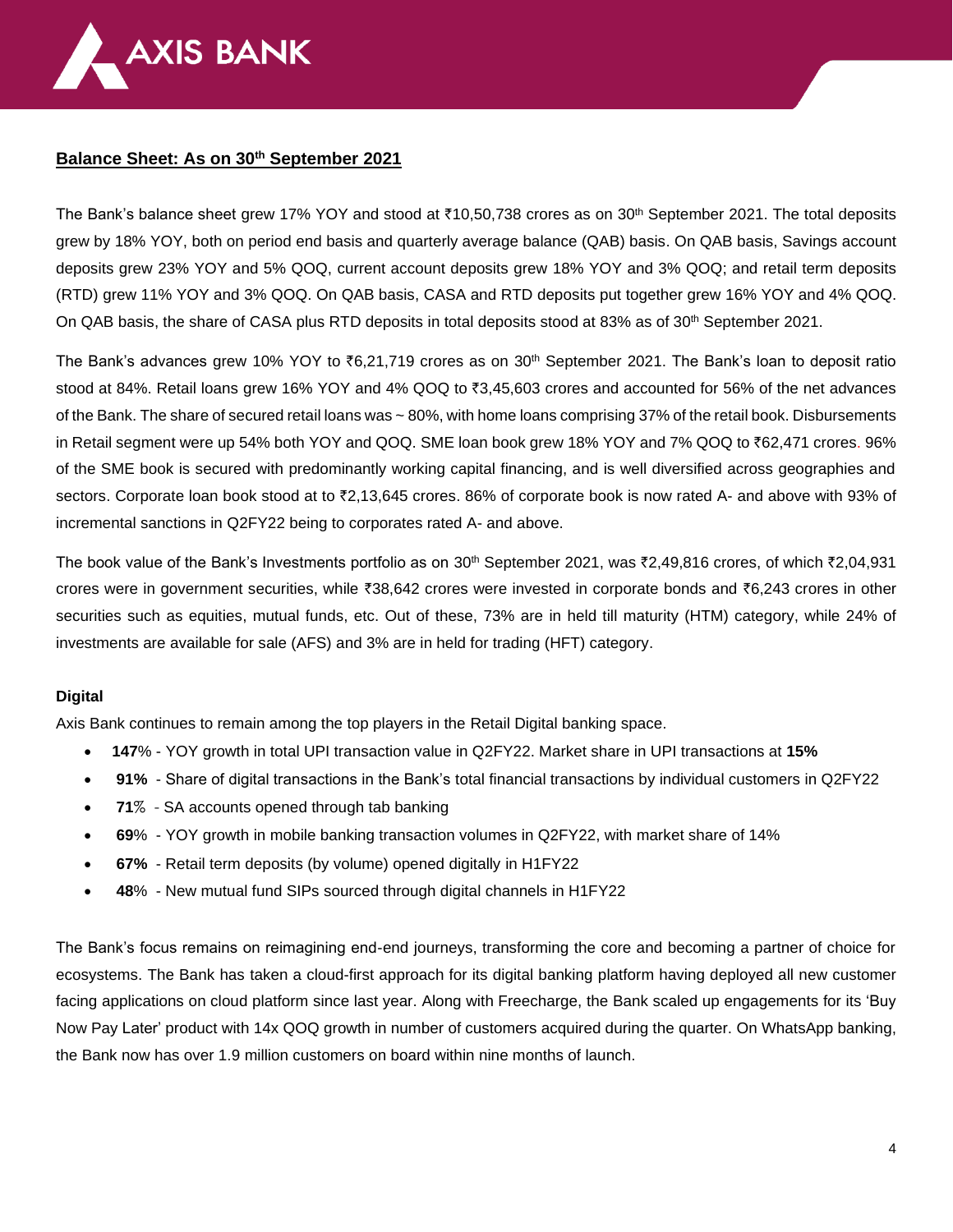

#### **Wealth Management Business – Burgundy**

The Bank's wealth management business has seen strong growth and is among the largest in India with assets under management of over ₹2,58,382 crores as at end of 30<sup>th</sup> September 2021. Burgundy Private that was launched in December 2019 for the high and ultra-high net worth clients, has scaled up rapidly to cover over 2,790 families from 1,225 families in last one year. The combined assets for Burgundy Private increased over 2x times YOY to ₹75,954 crores as at 30<sup>th</sup> September 2021.

### **Capital Adequacy and Shareholders' Funds**

The shareholders' funds of the Bank grew 3% QOQ and stood at ₹1,07,083 crores as on 30<sup>th</sup> September 2021. During the quarter, the Bank successfully raised USD 600 mn in India's first ESG compliant Sustainable AT1 Bond in the overseas market. Under Basel III, the Capital Adequacy Ratio (CAR) and CET1 ratio as on 30<sup>th</sup> September 2021 including H1FY22 profits were 20.04% and 15.81% respectively. Additionally, the Bank held `5,012 crores of COVID provisions, not considered for CAR calculation providing cushion of 67 bps over the reported CAR. The Book value per equity share increased from ₹319 as of 30<sup>th</sup> September, 2020 to ₹349 as of 30<sup>th</sup> September, 2021.

#### **Asset Quality**

As on 30th September 2021, the Bank's reported Gross NPA and Net NPA levels were 3.53% and 1.08% respectively as against 3.85% and 1.20% as on 30th June 2021.

Gross slippages during the quarter were  $\overline{5}5,464$  crores, compared to  $\overline{5}6,518$  crores during Q1FY22 and  $\overline{5}1,751$  crores in Q2FY21 (as per IRAC norms). Slippages in Q2FY21 were moderated due to regulatory forbearances that do not exist in the current quarter. Recoveries and upgrades from NPAs during the quarter were  $\bar{\zeta}4.757$  crores while write-offs were  $\bar{\zeta}2.508$ crores. Consequently, there were net slippages in NPAs (before write-offs) for the quarter of `707 crores as compared to `3,976 crores in Q1FY22 and net decline in NPA's (before write-offs) of `276 crores in Q2FY21. Net slippages in NPAs (before write-offs) for Retail loans stood at  $\bar{e}$ 697 crores and for SME, there was a  $\bar{e}$ 16 crores decrease in NPAs (before write-offs).

As on 30th September 2021, the Bank's provision coverage, as a proportion of Gross NPAs stood at 70%, as compared to  $77\%$  as at  $30<sup>th</sup>$  September 2020 and 70% as at  $30<sup>th</sup>$  June 2021. Provisions prior to technical write-offs remained stable at 88%.

The fund based outstanding of standard restructured loans implemented under resolution framework for COVID-19 related stress (Covid 1.0 and Covid 2.0) as at 30<sup>th</sup> September 2021 stood at  $\bar{\tau}4,342$  crores that translates to 0.64% of the gross customer assets. The Bank carries a provision of  $\sim$  24% on restructured loans, which is in excess of regulatory limits.

#### **Network**

As on 30<sup>th</sup> September 2021, the Bank had a network of 4,679 domestic branches and extension counters situated in 2,658 centres compared to 4,568 domestic branches and extension counters situated in 2,582 centres as at end of 30<sup>th</sup> September  $2020$ . As on  $30<sup>th</sup>$  September 2021, the Bank had 10,970 ATMs and 5,893 cash recyclers spread across the country. The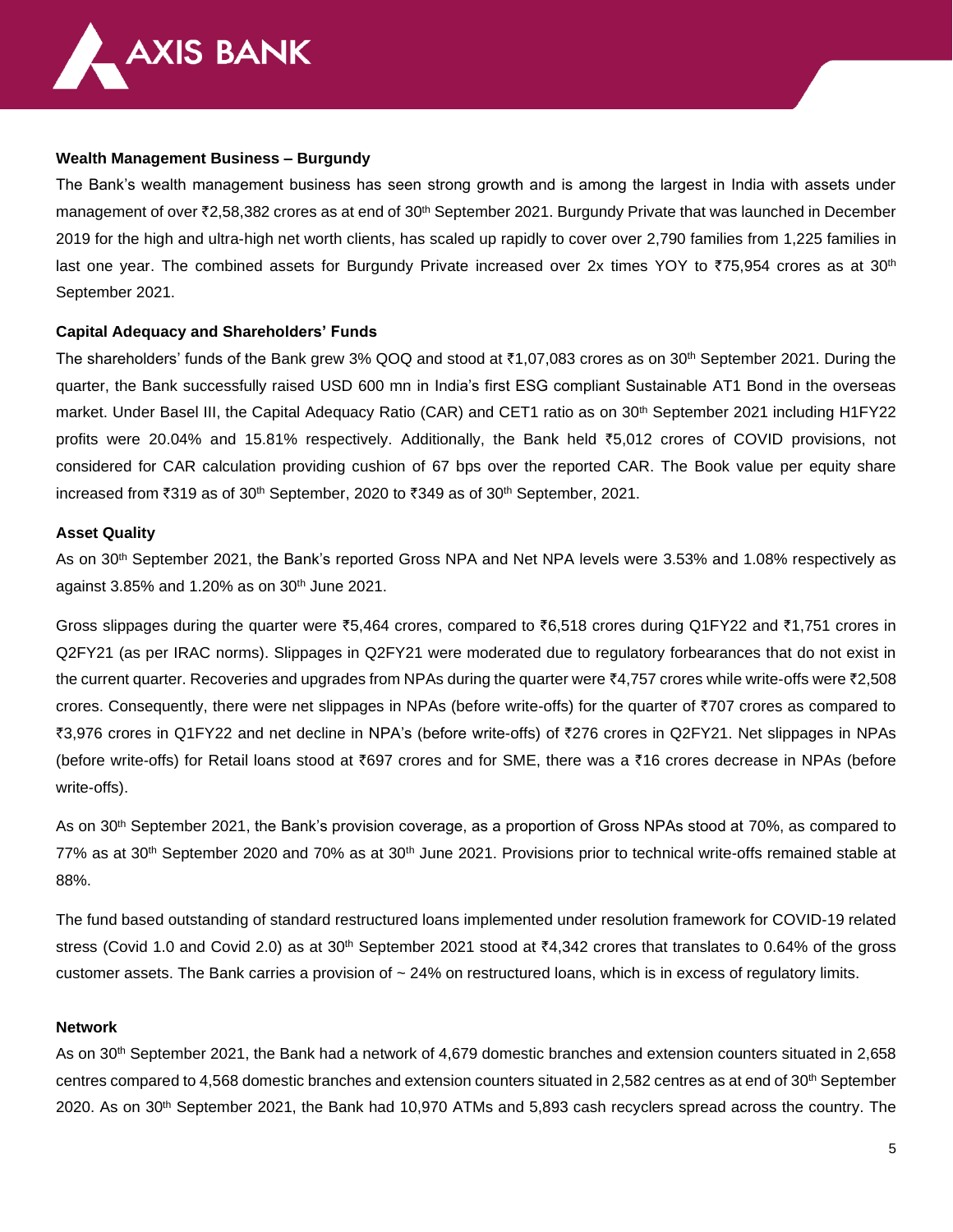

Bank's Axis Virtual Centre channel had six centres with over 1,500 Virtual Relationship Managers as on 30<sup>th</sup> September 2021.

# **Key Subsidiaries' Performance**

The Bank's domestic subsidiaries delivered strong performance with reported total PAT of  $\bar{z}$ 267 crores, up 38% YOY over the Q2FY21 total profit of ₹194 crores.

- Axis AMC: Axis AMC continued to strengthen its positioning driven by strong leadership team and innovative product launches on the equity savings side including global and sustainability strategies. Axis AMC's average AUM for the quarter grew by 52% YOY to  $\overline{z}2,38,177$  crores and its Q2 PAT grew 38% YOY to  $\overline{z}74$  crores. H1FY22 PAT grew 60% YOY to ₹147 crores from ₹92 crores in H1FY22.
- **Axis Finance**: Axis Finance has been investing in building a strong customer focused franchise. Retail book constituted 23% of total loans while the focus in wholesale business continues to be on well rated companies and cash flow backed transactions. Axis Finance remains well capitalized with Capital Adequacy Ratio of 20%. The asset quality metrics remain stable with net NPA at 1.3% with near zero restructuring. Axis Finance Q2FY22 PAT was ₹78 crores, up 82% YOY. H1FY22 PAT grew 84% YOY to ₹138 crores from ₹75 crores in H1FY22.
- **Axis Capital**: Continued to maintain its leadership position in ECM. Axis Capital completed 12 and 31 investment banking transactions in Q2FY22 and H1FY22 respectively. Its PAT for Q2FY22 and H1FY22 grew by 4% YOY and 72% YOY respectively.
- **Axis Securities**: Axis Securities' broking revenues for Q2FY22 & H1FY22 grew 51% and 68% YOY to `160 crores ₹307 crores respectively, net profit for Q2FY22 & H1FY22 grew by 57% and 59% YOY to ₹61 crores and ₹117 crores respectively.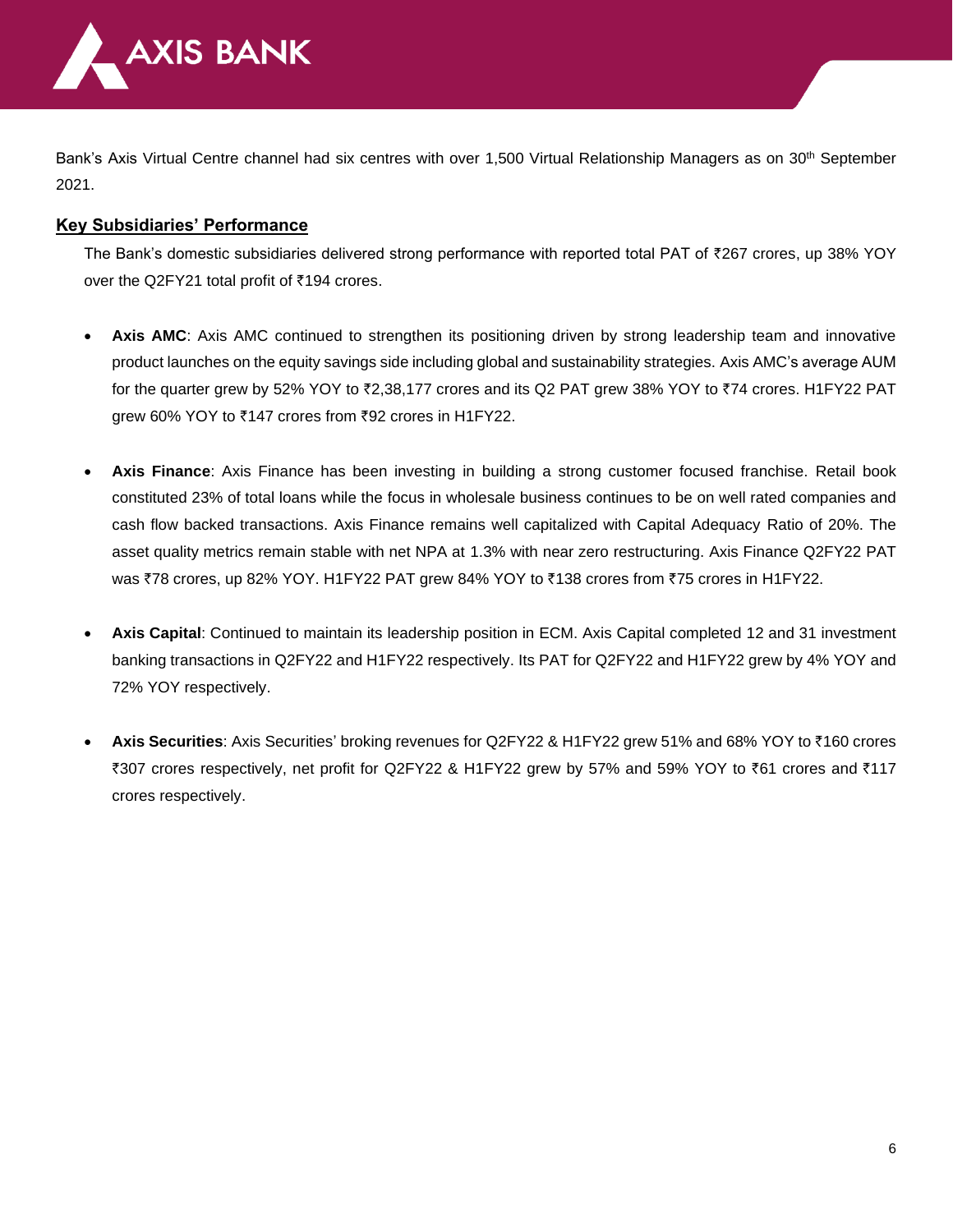

|                                                                                                                                      |                |                | ₹ crore  |
|--------------------------------------------------------------------------------------------------------------------------------------|----------------|----------------|----------|
| <b>Financial Performance</b>                                                                                                         | <b>Q2 FY22</b> | <b>Q2 FY21</b> | % Growth |
| Net Interest Income                                                                                                                  | 7,900          | 7,326          | 8%       |
|                                                                                                                                      |                |                |          |
| Other Income                                                                                                                         | 3,798          | 3,569          | 6%       |
| - Fee Income                                                                                                                         | 3,231          | 2,752          | 17%      |
| - Trading Income                                                                                                                     | 473            | 740            | (36%)    |
| - Miscellaneous Income                                                                                                               | 94             | 77             | 24%      |
|                                                                                                                                      |                |                |          |
| <b>Operating Revenue</b>                                                                                                             | 11,699         | 10,895         | 7%       |
| Core Operating Revenue*                                                                                                              | 11,226         | 10,118         | 11%      |
| <b>Operating Expenses</b>                                                                                                            | 5,771          | 4,236          | 36%      |
| <b>Operating Profit</b>                                                                                                              | 5,928          | 6,660          | (11%)    |
| Core Operating Profit*                                                                                                               | 5,456          | 5,883          | (7%)     |
|                                                                                                                                      |                |                |          |
| <b>Net Profit</b>                                                                                                                    | 3,133          | 1,683          | 86%      |
| EPS Diluted (₹) (annualized)                                                                                                         | 40.42          | 22.59          |          |
| Return on Average Assets (annualized)                                                                                                | 1.19%          | 0.73%          |          |
| Return on Equity (annualized)<br>secondo college de activa de constituirse de la college de la constitución de catalante de decision | 12.72%         | 7.95%          |          |

excluding trading profit and gain/loss on capital repatriated from overseas branch/subsidiary

|                                                                            |                    | ₹ crore            |  |
|----------------------------------------------------------------------------|--------------------|--------------------|--|
| <b>Balance Sheet</b>                                                       | As on              | As on              |  |
|                                                                            | 30th September '21 | 30th September '20 |  |
| <b>CAPITAL AND LIABILITIES</b>                                             |                    |                    |  |
| Capital                                                                    | 613                | 612                |  |
| Reserves & Surplus                                                         | 1,06,470           | 97,052             |  |
| Employee Stock Option Outstanding (net)                                    | 82                 |                    |  |
| Deposits                                                                   | 7,36,286           | 6,23,667           |  |
| <b>Borrowings</b>                                                          | 1,58,709           | 1,31,207           |  |
| <b>Other Liabilities and Provisions</b>                                    | 48,578             | 45,137             |  |
| Total                                                                      | 10,50,738          | 8,97,675           |  |
| <b>ASSETS</b>                                                              |                    |                    |  |
| Cash and Balances with RBI and Banks and<br>Money at Call and Short Notice | 96,969             | 47,788             |  |
| Investments                                                                | 2,49,816           | 2,00,290           |  |
| Advances                                                                   | 6,21,719           | 5,64,585           |  |
| <b>Fixed Assets</b>                                                        | 4,280              | 4,360              |  |
| <b>Other Assets</b>                                                        | 77,954             | 80,652             |  |
| Total                                                                      | 10,50,738          | 8,97,675           |  |

Note - Prior period numbers have been regrouped as applicable for comparison.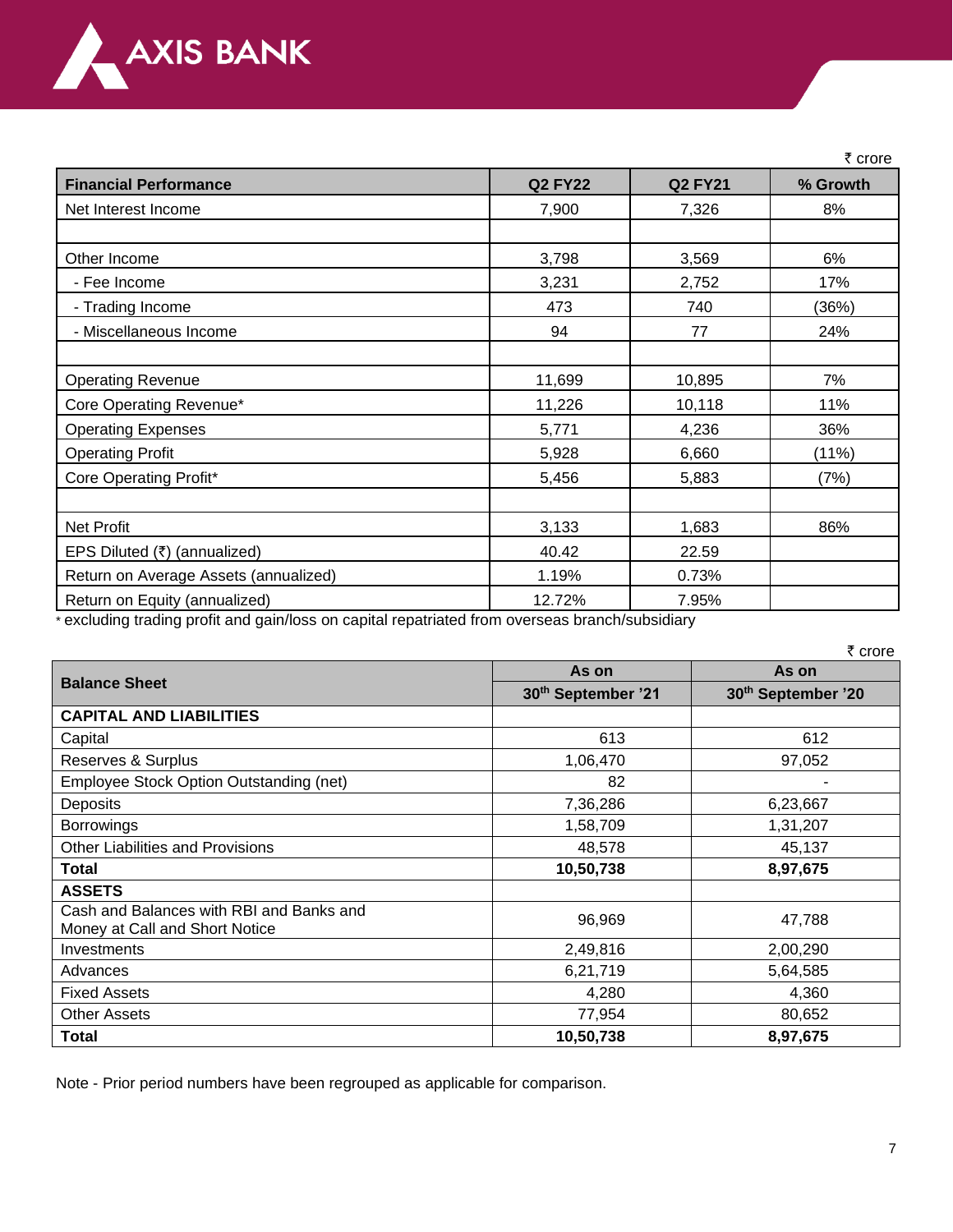

₹ crore

|                                                              | As on              | As on                          | $\frac{9}{6}$ |
|--------------------------------------------------------------|--------------------|--------------------------------|---------------|
| <b>Business Performance</b>                                  | 30th September '21 | 30 <sup>th</sup> September '20 | <b>Growth</b> |
| Total Deposits (i)+(ii)                                      | 7,36,286           | 6,23,667                       | 18%           |
|                                                              |                    |                                |               |
| (i) Demand Deposits                                          | 3,27,581           | 2,80,788                       | 17%           |
| - Savings Bank Deposits                                      | 2,22,932           | 1,80,689                       | 23%           |
| - Current Account Deposits                                   | 1,04,649           | 1,00,099                       | 5%            |
| Demand Deposits as % of Total Deposits                       | 44%                | 44%                            |               |
|                                                              |                    |                                |               |
| (ii) Term Deposits                                           |                    |                                |               |
| - Retail Term Deposits                                       | 2,90,423           | 2,55,507                       | 14%           |
| - Non Retail Term Deposits                                   | 1,18,282           | 87,372                         | 35%           |
|                                                              |                    |                                |               |
| Demand Deposits on a Quarterly Daily Average Basis (QAB)     | 3,02,712           | 2,49,377                       | 21%           |
| Demand Deposits as % of Total Deposits (QAB)                 | 42%                | 40%                            |               |
|                                                              |                    |                                |               |
| Net Advances (a) $+(b) + (c)$                                | 6,21,719           | 5,64,585                       | 10%           |
| Corporate<br>(a)                                             | 2,13,645           | 2,12,362                       | 1%            |
| <b>SME</b><br>(b)                                            | 62,471             | 53,081                         | 18%           |
| Retail<br>(c)                                                | 3,45,603           | 2,99,141                       | 16%           |
|                                                              |                    |                                |               |
| Investments                                                  | 2,49,816           | 2,00,290                       | 25%           |
|                                                              |                    |                                |               |
| <b>Balance Sheet Size</b>                                    | 10,50,738          | 8,97,675                       | 17%           |
|                                                              |                    |                                |               |
| Gross NPA as % of Gross Customer Assets                      | 3.53%              | 4.28%*                         |               |
| Net NPA as % of Net Customer Assets                          | 1.08%              | 1.03%*                         |               |
|                                                              |                    |                                |               |
| <b>Equity Capital</b>                                        | 613                | 612                            | 0.2%          |
| Shareholders' Funds                                          | 1,07,083           | 97,664                         | 10%           |
| Capital Adequacy Ratio (Basel III)                           | 19.23%             | 18.92%                         |               |
| - Tier I                                                     | 16.73%             | 16.06%                         |               |
| - Tier II                                                    | 2.50%              | 2.86%                          |               |
|                                                              |                    |                                |               |
| Capital Adequacy Ratio (Basel III) (incl. profit for H1FY22) | 20.04%             | 19.38%                         |               |
| - Tier I                                                     | 17.54%             | 16.52%                         |               |
| - Tier II                                                    | 2.50%              | 2.86%                          |               |
|                                                              |                    |                                |               |

\*as per IRAC norms